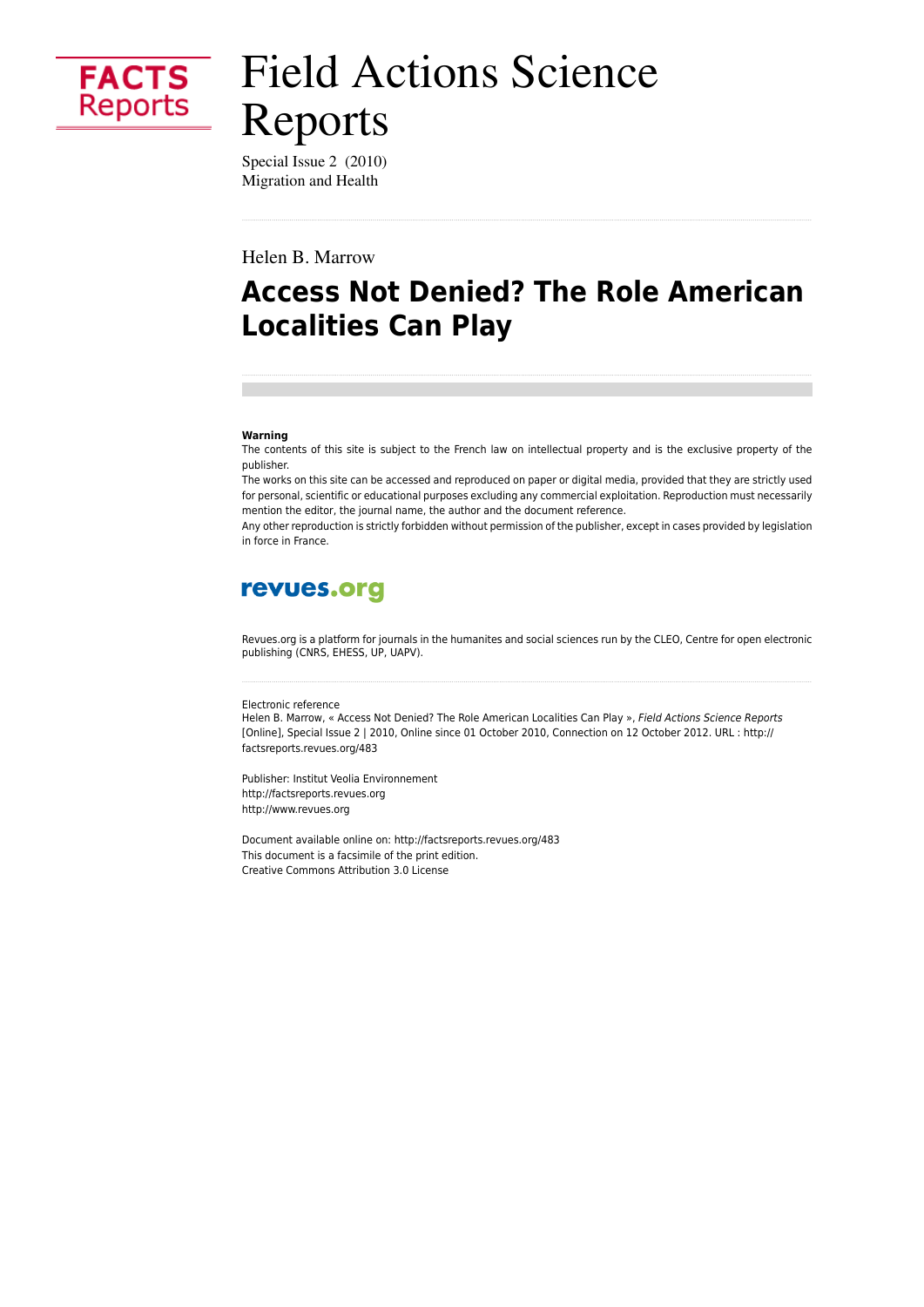

# Access Not Denied? The Role American Localities Can Play

#### **H. B. Marrow**

Department of Sociology, Tufts University

Abstract. San Francisco represents a unique case in the United States in that it has enacted a set of inclusive policies at the local level to increase unauthorized immigrants' access to and utilization of health care. Based on interviews conducted with 36 primary care providers working in the city's public safety net in 2009, I examine how this inclusive local policy environment both reinforces and constrains their aspirational views of unauthorized immigrants as morally "deserving" patients, and how it operates to help provide care to unauthorized immigrants. On one hand, this environment reinforces safety-net providers' aspirational views by creating a more legal-status-blind environment that encourages unauthorized immigrants to come in for care, and by facilitating their abilities to offer key services to and advocate for unauthorized immigrant patients. At the same time, this environment constrains their aspirational views by operating through an institutional structure whose bureaucratic rules effectively deter some unauthorized immigrants from accessing care, and by explicitly delimiting unauthorized immigrants' access to care to the realm of select primary medical services. These results highlight the great potential of, but also the limitations and internal dilemmas constituting, local "right to care" strategies that seek to ameliorate unauthorized immigrants' health vulnerability in what is still a hostile U.S. federal context.

Keywords. Immigration, Incorporation, Unauthorized, Deservingness, Health Care, Safety Net.

#### 1 Introduction

The federal and state health care policy context toward the estimated 11.9 million unauthorized immigrants living in the United States today (Passel and Cohn 2009) has been described as so "decidedly hostile" that it leaves "little leeway" for government officials, health care providers, and immigrant advocates to make the situation more inclusive, even when they want to (Newton and Adams 2009). With very few exceptions, unauthorized immigrants face an array of direct eligibility restrictions against public insurance (Fox 2009; Fremstad and Cox 2004; Quill *et al*. 1999; Schwartz and Artiga 2007). Although all qualify for select public health and nutrition measures—including immunizations, WIC, and testing and treatment for communicable diseases (Fremstad and Cox 2004)—they can only qualify for a limited form of Emergency Medicaid (which covers labor and delivery and other designated "emergencies") if they fall into certain categories like low-income children or pregnant women, and they can only qualify for nonemergency care in a handful of states that use their own state funds to offer it (Fremstad and Cox 2004; Goldman, Smith, and Sood 2005; 2006).

In addition, there are indirect eligibility restrictions. The new Health and Immigration Study (HIS) shows that many unauthorized immigrants are effectively barred or deterred from seeking care even in federally funded institutions that do not in theory restrict care based on legal status. This is because they are employed in informal jobs, move constantly between jobs, and live in overcrowded housing, so they often have difficulty producing income tax forms or utility bills that can serve as proof of local residency and low income two criteria that *are* required for admission into these institutions (Portes, Fernández-Kelly, and Light n.d.; Portes, Light, and Fernández-Kelly 2009; see also Heyman, Núñez, and Talavera 2009).

Together with other barriers like fear, direct and indirect eligibility restrictions lead to some of the most severe disparities in access to and utilization of care among comparable populations in national, state, and local studies (see Berk *et al*. 2000; Goldman, Smith, and Sood 2005; 2006; Marshall *et al*. 2005; Nandi *et al*. 2008; Ortega *et al*. 2007). Moreover, the Health Care and Education Reconciliation Act of 2010 does not help the situation at all. Under it, unauthorized immigrants will not be eligible to receive federal subsidies to purchase their own private insurance, nor will they be allowed to purchase health insurance through new state-based health insurance exchanges, even if they pay completely with their own money (Jackson and Nolen 2010). In fact, unauthorized immigrants are projected to become a full one-third of the remaining 23 million uninsured Americans by 2019 (Pear and Herszenhorn 2010).

Therefore, if government officials, health care providers, immigrant advocates, and other actors want to reduce disparities by legal status—whether to help prevent the spread of infectious diseases, reduce the cost of preventable emergency

*Correspondence to:* Helen B. Marrow (helen.marrow@tufts.edu)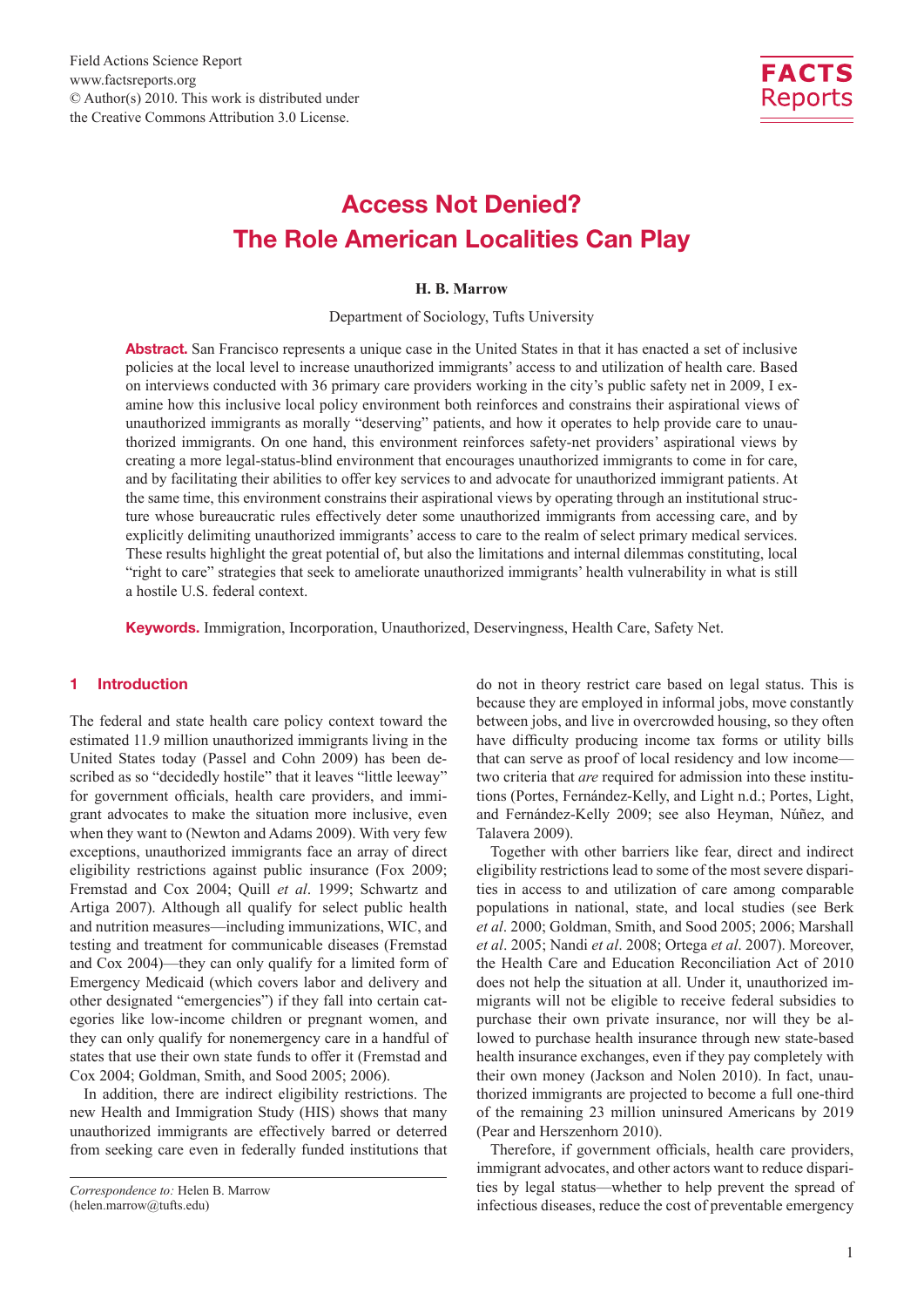care, or help institutions comply with ethical stances that support the provision of care to all humans, all residents of their communities, or all workers, or for some other reason—they will have to look to other creative alternatives.

#### 2 Creative Alternatives

One viable alternative is the national network of federally qualified health centers (FQHCs), which offer a variety of primary, mental, and dental services to unauthorized immigrants across the country and which, like public hospitals, do not in theory restrict care based on legal status. The Health Care and Education Reconciliation Act of 2010 has increased federal funding to FQHCs, and this will certainly help to reduce significant disparities in access to and utilization of care for some unauthorized immigrants. However, it will not reduce them all, since FQHCs are only located where social entrepreneurs have advocated for them (Portes, Fernández-Kelly, and Light n.d.; Portes, Light, and Fernández-Kelly 2009), do not offer most specialty services (focusing instead on primary and preventive care), and continue to be governed by the more restrictive federal and state eligibility rules regarding proof of low income and local residency that the Health and Immigration Study shows effectively bar or deter some unauthorized immigrants from seeking care.

Another set of creative alternatives, of which several interesting ones are emerging today, are binational. However, these may be problematic for unauthorized immigrants as they develop, since this population faces increasing restrictions on moving back and forth across international borders. They may also be problematic to the extent that they are organized only through Mexican-based initiatives (what about non-Mexican unauthorized immigrants?) or executed only in areas of high demographic concentration (what about unauthorized immigrants who live elsewhere?).

This leaves us with an option for inclusive subnational policies to be enacted at the state and local levels in receiving communities—especially since new patterns of geographic dispersion have brought unauthorized immigrants into an unprecedented array of states and localities, which are now struggling to determine how best to respond to their presence.

# 3 San Francisco: A Unique Case for Subnational Strategies

To this effect, I conducted a case study of a unique set of subnational strategies in San Francisco, where local government officials have worked to create a more inclusive and less stigmatizing environment toward unauthorized immigrants. Not only have local government officials historically allocated generous funds to the city's public safety-net infrastructure, but they have also enacted two measures that divorce lack of legal status from the provision and receipt of local public services and benefits. The first is a Sanctuary Ordinance, which prohibits the city's public employees from either requesting or collecting any information on legal status that is not required by federal or state law, and from cooperating with federal immigration officials regarding any

persons not under investigation or convicted of felonies (Tramonte 2009). The second measure is a new Municipal ID Ordinance, which makes it easier for unauthorized immigrants (as well as other city residents) to access the local services and benefits to which they are entitled. Both measures acknowledge unauthorized immigrants' de facto right to live in and be part of San Francisco's civic community on the basis of what geographer Jennifer Ridgley (2008) and political scientist Els de Graauw (2009) term local "inhabitance" or "residence" (*jus domicili*), as opposed to birthright, ancestry, or legal citizenship.

Moreover, local government officials have enacted and committed substantial local public funds to two notable health programs—San Francisco Healthy Kids (SFHK) and Healthy San Francisco (HSF)—that increase access to health care for all low-income resident children and adults, respectively, regardless of legal status, who do not qualify for other forms of federal or state public insurance coverage (Bitler and Shi 2006; Dow, Dube, and Colla 2009; Frates, Diringer, and Hogan 2003; Katz 2008). Importantly, services covered in the HSF model are not equivalent to insurance coverage. They are limited mostly to select primary care services (plus a few specialty services) that are provided by participating institutions (that to date are almost exclusively in the public safety net) or otherwise funded by HSF monies.<sup>1</sup>

In my project, I ask: How does this inclusive local policy environment both reinforce and constrain safety-net providers' aspirational views of unauthorized immigrants as morally "deserving" patients, and what are the mechanisms through which it operates to help provide care to unauthorized immigrants?

### 4 Site Selection and Methods

Data come from semi-structured interviews with 36 safetynet providers and staff working in a large, residency-training, outpatient clinic associated with San Francisco's public safety-net hospital—hereafter called Hospital Outpatient Clinic (HOC)—that also serves as one of the city's HSF medical homes.

Between May and September 2009, I sought out a variety of types of providers and staff in HOC through a combination of purposive and snowball sampling. Respondents ultimately included five physicians, seven resident physicians-in-training, and 24 nonphysician providers and staff members, including eight registered nurses (RNs), three nurse practitioners (NPs), seven Medical Evaluation Assistants (MEAs), four

<sup>&</sup>lt;sup>1</sup>Also noteworthy is that HSF was never about cost savings. In 2010, the city's General Fund committed \$90 million to the program to make up the difference after \$36 million was raised in revenue from patients and employers (SF DPH and SF OLSE 2010), which comes out to approximately \$111 per capita by my own calculations. But government officials note that the city was already paying substantial amounts to care for the uninsured, including unauthorized immigrants, prior to HSF. So the program does not necessarily represent an infusion of new money into the safety-net system. Rather, it was conceived as a way to integrate, further destigmatize, and make more efficient the prior robust safety net that the city already had in place, while simultaneously expanding the focus on preventive/primary care in a system of medical homes.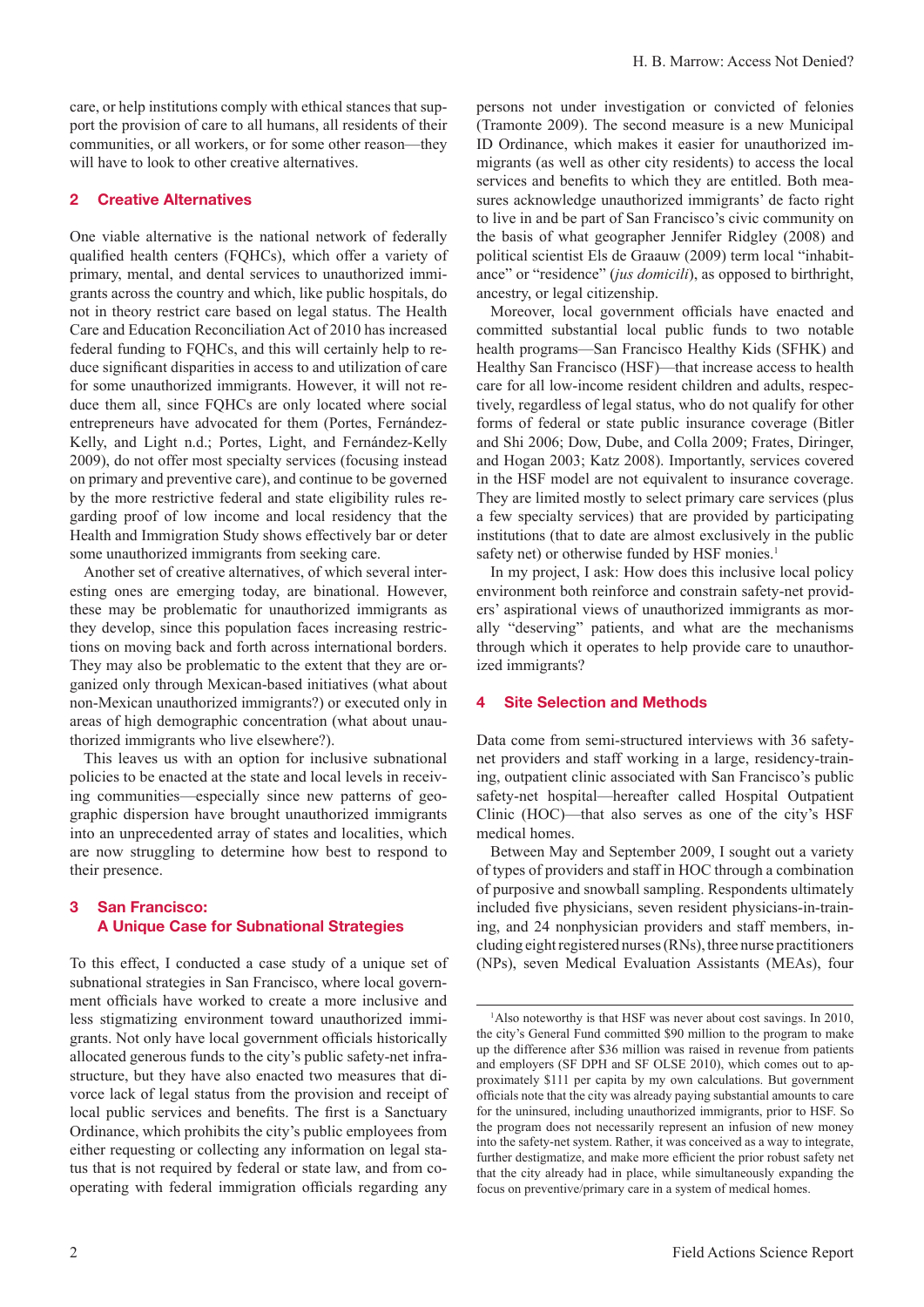clerical staff, one social worker, and one health worker. For contextualization, I also conducted interviews with 18 safetynet providers and staff in other hospital clinics and departments (including two hospital Medi-Cal eligibility staff); a nearby Latino-oriented FQHC; and a nearby Latino day laborer-oriented free clinic, though I limit my analysis here primarily to interviews conducted in HOC.

Most interviews lasted between 45 and 90 minutes and were conducted in isolation, although some were conducted as small focus groups. I tape-recorded, transcribed, cleaned, coded, and analyzed all interviews using Atlas.ti, a qualitative analysis software program. To ensure anonymity, I have changed all names and identifying characteristics of individual respondents.

#### 5 Findings

# 5.1 Constructing Deservingness: Self-Selecting into the Safety Net

HOC providers felt that they have actively self-selected themselves into, first, primary care service provision, which pays less and is less prestigious than specialty care service provision; second, into the American safety net, which is devoted to serving underserved populations; and third, into living and working in San Francisco, one of the most expensive and politically left-leaning cities in the country. Taken together, self-selection shapes their positive attitudes toward unauthorized immigrants, whom many considered "deserving" of care based on complex combinations of dominant "health ethics" frameworks such as humanitarianism, human rights, social justice, and public health (see Coyle 2003; Dwyer 2004, 2009; Grove and Zwi 2006; Kuczewsku 2000; Kullgren 2003; Ruiz-Casares *et al*. 2010; Romero-Ortuño 2004; Scott 2004; Tickten 2006; Ziv and Lo 1995) as well as other frameworks that I call the "deserving worker," "local community resident," and "preventive fiscal" perspectives.

When HOC providers did identify concerns over unauthorized immigration, they unilaterally characterized them as fiscal (e.g., concerns about how best to provide adequate medical care to all community residents in situations of limited financial resources) rather than professional (e.g., concerns about whether unauthorized immigrants are inherently deserving of equal treatment). Even in a very liberal political context like San Francisco, for instance, they reported hearing their patients, friends, family members, and sometimes even colleagues express views of unauthorized immigrants as "less deserving" of publicly provided medical services than other "legal" and "citizen" community members, especially during periods of fiscal tightening. However, in response, they tended to reconfirm their professional commitment to providing equal care to unauthorized immigrants regardless of potential costs. For example, nurse practitioner Julia emphasized that "we all need health care" and that "health care doesn't know papers or not papers" in response to discounting sentiments expressed by some of her family members, who are descendants of legal immigrants from Eastern Europe and who blame "illegals getting services for our problems with the budget."

Thus, while some variation did exist among HOC providers in the degrees to which, and rationales for why, they support providing care to unauthorized immigrants, all exhibited a generally inclusive attitude, distinguishing their more inclusive views not only from those of the general American public but also from more conservative health care providers and many of their own legal immigrant and citizen patients. Furthermore, several also reported that public safety-net hospitals' inclusive institutional culture imposes sanctions on providers and staff who openly disagree. In resident Eduardo's words, expressing a view of unauthorized immigrants as "undeserving" within the San Francisco safety net is taboo: while "you hear those things at the margins, the general reaction would be for people to say, 'We don't say that kind of thing here.' I think you would be reprimanded for it and seen as someone negative."

# 5.2 Reinforcing Deservingness: Facilitating Primary Care

San Francisco's inclusive local policy climate helps these HOC providers put their supportive attitudes into practice in several ways. First, as physician Charlotte explained, the public-salaried payment structure of and generous investment into the city's safety-net infrastructure insulates them from having to absorb the direct costs of caring for unauthorized immigrants, which in turn makes them more amenable to treating them as patients. As clerical worker Shana reported, generous local investment literally "kicks in the money" for a variety of services not covered by federal and state monies, which providers reported allows them, in nurse practitioner Sarah's words, to offer "access to better than 90 percent" of primary care services without ever having to think or ask about patients' legal status. In their opinions, this helps providers to comply with their professional norm to "suspend judgment" and "not disenfranchise" patients according to personal characteristics.

In conjunction with the city's Sanctuary Ordinance, respondents also reported that generous local investment helps providers to buffer against unauthorized patients' fears of utilizing their services, and to more effectively marshal resources and advocate for individual unauthorized patients in a variety of ways. Physician Mary not only agreed that providers "often don't know [legal status] because we are very lucky in San Francisco in having no [legal or financial constraints placed on us] for anything we can provide on-site [at the public safety-net hospital] to anyone who lacks health insurance." She also explained how local investment even allows providers to link patients to care at other area institutions through a system of city contracts if the public safety-net hospital does not provide a certain service.

Likewise, nurse practitioner Lynne demonstrated how the city's inclusive policy environment facilitates buffering and advocacy: "I really do encourage people. 'It's okay. You're not going to get arrested. You're not going to get deported just because you're seeking health care. You can use your real name.' Or, 'If you're really scared, go to the refugee clinic.' Or I'll try to send them to the social worker to get some referrals to a Spanish-speaking advocacy agency where they can get reassurance if that's what they need."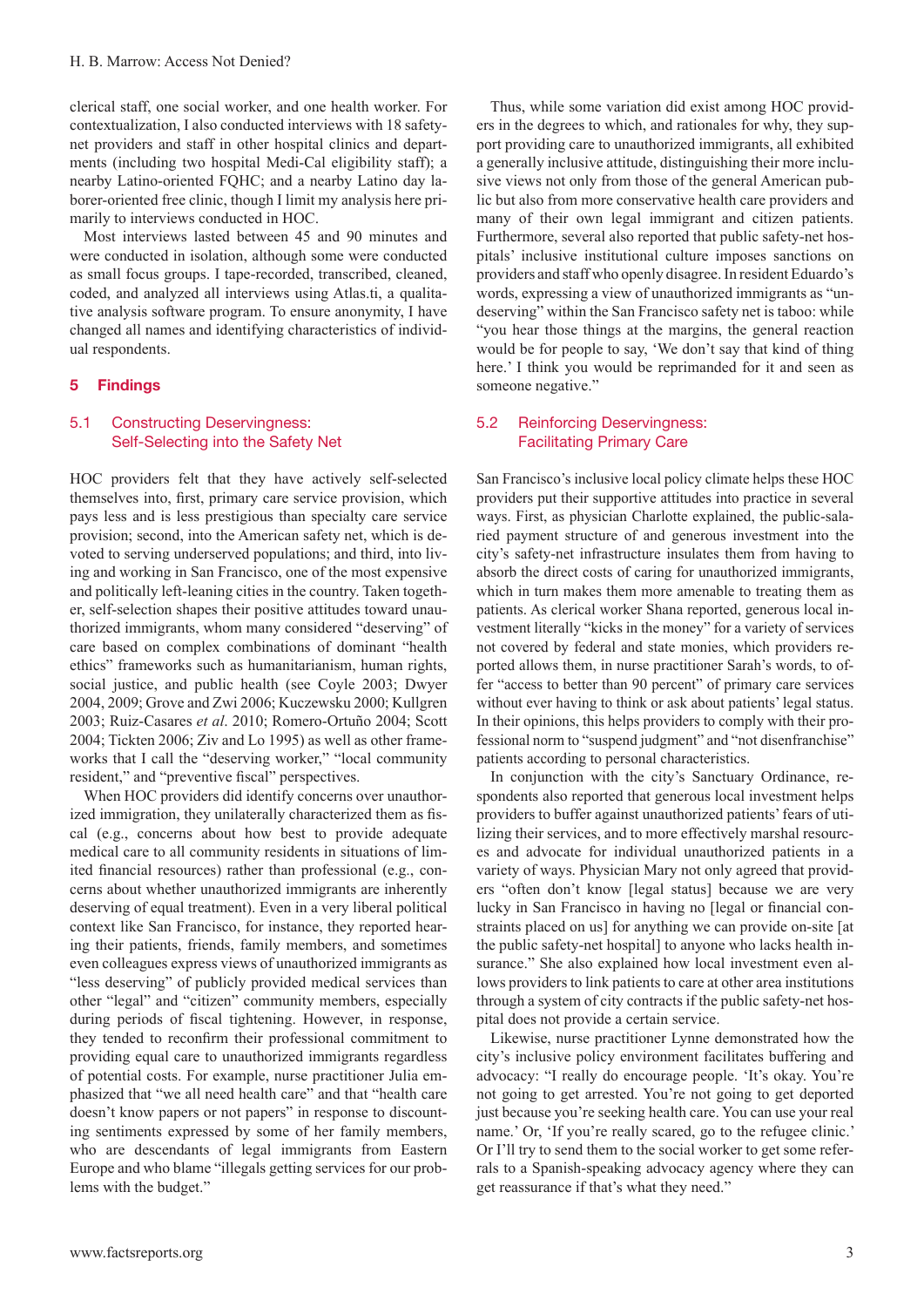## 5.3 Constraining Deservingness: Gatekeeping Entry to Primary Care

Nevertheless, San Francisco's inclusive local policy environment does not fully reinforce HOC providers' aspirational views of unauthorized immigrants as morally "deserving" patients. One way that it constrains them is by operating through an institutional structure whose bureaucratic rules effectively deter some unauthorized immigrants from accessing care. Even though HOC respondents repeatedly stated that the city's inclusive local policy context helps them to "do much better" at reaching the unauthorized immigrant population than can providers working in public safety-net systems elsewhere, where deterrents to care are stronger, several openly admitted to "not knowing" how many unauthorized immigrants in the city still fear trying to access their care. They agreed with physicians Joseph and Elena that an "inherent selection bias" structures their experiences with the city's unauthorized immigrants, such that the patients they do see in their clinic are likely to be the "least fearful," "most savvy," and "most persistent"—that is, patients who have successfully navigated not only the hospital's initial eligibility registration process (which screens them and determines whether they are covered by a federal or state public insurance program or one of the two local initiatives, SFHK and HSF) but also the clinic's overburdened phone lines and long waiting lines to get appointments in HOC.

In fact, several HOC nurses alluded to a central dilemma posed by HSF, which requires proof of local San Francisco residency, low income, and denial from Medi-Cal (a requirement verified by Esteban, a hospital Medi-Cal eligibility supervisor). On one hand, HSF is ostensibly "universal" for all low-income residents of the city, demonstrating the equalizing potential of bureaucratic programs to level legal status differences in access to care. On the other hand, it shares with its more restrictive federal and state program counterparts a failure to accommodate the special needs of unauthorized immigrants, who face problems producing the items it requires as proof of local residency and low income (income tax forms, bank statements, utility bills, rental agreements, etc.) or even alternate documents that are allowed by the more expansive local San Francisco policy (such as affidavits of support from landlords to prove local residency, or signed statements from employers to prove income):

*Eliza:* This lady wanted to get in the system, but she didn't have residency proof because she and her family were renting a room in an apartment from somebody else, and all their bills were in that person's name. So I asked her for a letter saying, "I don't have a bill under my name because I rent a room from someone," but the landlord didn't want any involvement in it. And cell phone bills won't apply. So she said, "I don't know what to do. My husband's just getting a job right now. I'm in a bind."

Such documentation requirements, in these respondents' views, compound unauthorized immigrants' fears—especially, according to non-HOC physician Sofia, those of "needier" ones like single men working as day laborers—thereby constituting a de facto barrier (Portes, Fernández-Kelly, and Light n.d.; Portes, Light, and Fernández-Kelly 2009; Walter and Schillinger 2004). Indeed, while social worker Dawn targeted her greatest frustrations on the strict eligibility requirements built into federal and state insurance programs like Medi-Cal, she made similar (albeit more muted) criticisms of those in the local HSF program, which she reported frustrate some unauthorized immigrants to the point that many are "afraid to come and sign up" for care.

#### 5.4 Constraining Deservingness: Drawing Lines Beyond Primary Care

A second way that San Francisco's inclusive local policy environment constrains HOC providers' aspirational views of unauthorized immigrants is by explicitly delimiting the access of even those unauthorized immigrants who are deemed "local community residents" to the realm of select primary medical services. As a universal access model, HSF remains "categorically unequal" (Light, Portes, and Fernández-Kelly n.d.) to other forms of public health insurance (even to Medi-Cal and Healthy Families) in that it includes mostly primary care services provided by participating health care institutions or otherwise funded by HSF monies.

Consequently, as they move across two critical junctures the first between primary and specialty medical care, the second between primary medical and ancillary social support care— HOC providers reported that the range of resources they can offer to unauthorized patients is restricted and that their efforts to buffer and advocate for individual unauthorized patients are dampened. For example, whereas physician Elena reported that she is "able to provide standard of care for the majority of my patients who are chronically ill" since "the City and County of San Francisco commits amazing, amazing resources to provide an enormous amount of things," for the small group of patients who do become "sicker than that level, severely enough ill, or have the wrong thing," lack of legal status matters because they "just can't get care" and "it becomes really hard [to get them care], depending on what the service is."

In these realms of specialty care and ancillary services, respondents saw clear patterns of "blocked access" by legal status emerge for unauthorized patients, despite their best efforts to "twist some arms" and find ways to link their unauthorized patients up to care. In a few cases their efforts have been successful. For example, resident Laura convinced an external allergist to see one her unauthorized patients who had recurrent anaphylaxis, but such successes result from "voluntary" and "discretionary" actions rather than systemic ones. Moreover, they decline noticeably as the cost of the specialty procedure rises or when the rules regarding social support services are most strict. In most situations respondents felt that their "hands are tied."

## 6 Conclusion

I have examined how San Francisco's inclusive local policy environment both reinforces and constrains safety-net primary care providers' aspirational views of unauthorized immigrants as morally "deserving" patients, and how it operates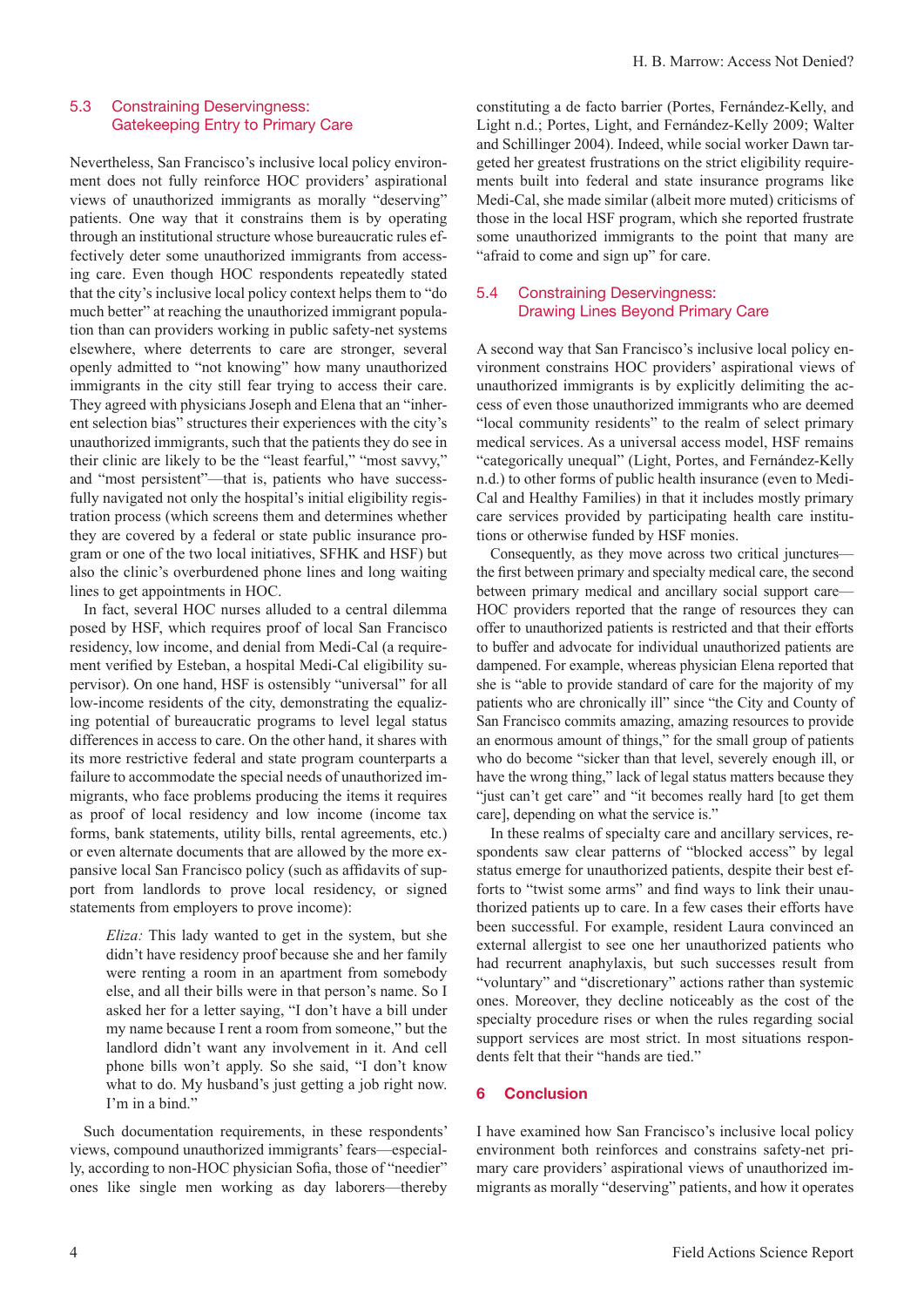to help provide care to unauthorized immigrants. On one hand, this environment reinforces providers' views by creating a more legal-status-blind environment that encourages unauthorized immigrants to come in for care, and by facilitating their abilities to offer key services to and advocate for unauthorized immigrant patients. On the other hand, this environment constrains providers' views by operating through an institutional structure whose bureaucratic rules effectively deter some unauthorized immigrants from accessing care, and by explicitly delimiting unauthorized immigrants' access to care to the realm of select primary medical services.

These results carry important practical and theoretical implications for policy makers, health care providers, and advocates alike. First, they highlight the very real potential for subnational states and localities to play a positive role in enacting and implementing local "right to care" strategies that help to overcome some of the barriers to access and utilization present in a still hostile American federal environment. Even if such strategies are politically and financially difficult to enact elsewhere, they give providers greater ability to help reduce disparities by legal status, and therefore give patients more access to and utilization of care at a systemic (and not just discretionary) level. In this regard, San Francisco can serve as an important model for states and localities throughout the United States as they search for practical ways to respond to unauthorized immigration. Unless they are willing to let unauthorized immigrants die in the streets, such places already pay for their treatment somehow, usually in ways that are unduly expensive and less efficient than in the San Francisco case. If local actors are concerned about reducing disparities by legal status, then creating a relatively protective civic environment and focusing on expanding and integrating access to primary care can help.

At the same time, however, these results also highlight some of the thorny internal dilemmas constituting subnational "right to care" strategies. Clearly, subnational strategies such as San Francisco's are imperfect substitutes for including unauthorized immigrants within the bounds of federal and state health insurance and social welfare programs. Even in San Francisco, it is "access" rather than insurance that is the goal, since full insurance is still deemed to be "unaffordable" (Scott 2010). Thus the continued exclusion of unauthorized immigrants from federal programs means that even in San Francisco providers still face difficulties "working around" both specialty and "non-health" ancillary problems in order to care for unauthorized immigrants. Additionally, these providers face difficulties "working around" existing institutional structures that not only gatekeep entry to safety-net health care institutions based largely on market priorities, but also fail to accommodate the special difficulties that unauthorized immigrants face in meeting seemingly "standard" bureaucratic requirements. To fully overcome all of these barriers, respondents argued that, ultimately, the American public must change its mind-set about unauthorized immigrants and see them as more deserving of inclusion and investment.

#### References:

- Berk, M. L., C. L. Schur, L. R. Chavez, and M. Frankel (2000), "Health Care Use among Undocumented Latino Immigrants," Health Affairs, Vol. 19, No. 4, pp. 51-64.
- Bitler, M. and W. Shi (2006), "Health Insurance, Health Care Use, and Health Status in Los Angeles County," Research Brief, Issue 112, Public Policy Institute of California, San Francisco, CA, December.
- Coyle, S. (2003), "Ethics Case Study: Providing Care to Undocumented Immigrants," The Hospitalist, July/August, pp. 24-27.
- de Graauw, E. (2009), "Documenting the Undocumented: Nonproft Organizations and Intergovernmental Tensions over Municipal ID Cards in San Francisco," presented at the conference "Undocumented Hispanic Migration: On the Margins of a Dream," Connecticut College, New London, CT, October 16-18.
- Dow, W. H., A. Dube, and C. H. Colla (2009), "A Public Option That Works," New York Times, August 22.
- Dwyer, J. (2004), "Illegal Immigrants, Health Care, and Social Responsibility," Hastings Center, Vol. 34, No. 6, pp. 34-41.
- ——— (2009), "When the Discharge Plan is Deportation: Hospitals, Immigrants, and Social Responsibility," Bioethics, Vol. 23, No. 3, pp. ii-iv.
- Fox, C. (2009), "A New Nativism or an American Tradition: Federal Citizenship and Legal Status Restrictions for Medicaid and Welfare," presented at the 2009 meeting of the Robert Wood Johnson Foundation Scholars in Health Policy Program, Aspen, Colorado, May 27-30.
- Frates, J., J. Diringer, and L. Hogan (2003), "Models and Momentum for Insuring Low-Income, Undocumented Immigrant Children in California," Health Affairs, Vol. 22, No. 1, pp. 259-263.
- Fremstad, S. and L. Cox (2004), "Covering New Americans: A Review of Federal and State Policies Related to Immigrants' Eligibility and Access to Publicly Funded Health Insurance," Kaiser Commission on Medicaid and the Uninsured, Washington, DC, November.
- Goldman, D. P., J. P. Smith, and N. Sood (2005), "Legal Status and Health Insurance among Immigrants," Health Affairs, Vol. 24, No. 6, pp. 1640-1653.
- (2006), "Immigrants and the Cost of Medical Care," Health Affairs, Vol. 25, No. 6, pp. 1700-1711.
- Grove, N. J. and A. B. Zwi (2006), "Our Health and Theirs: Forced Migration, Othering, and Public Health," Social Science and Medicine, Vol. 62, No. 8, pp. 1931-1942.
- Heyman, J. M., G. G. Núñez, and V. Talavera (2009), "Healthcare Access and Barriers for Unauthorized Immigrants in El Paso County, Texas," Family and Community Health, Vol. 32, No. 1, pp. 4-21.
- Jackson, J. and J. Nolen (2010), "Health Care Reform Bill Summary: A Look at What's in the Bill," Political Hotsheet, CBS News, Blogs, March 21.
- Katz, M. H. (2008), "Golden Gate to Health Care for All? San Francisco's New Universal-Access Program," New England Journal of Medicine, Vol. 358, No. 4, pp. 327-329.
- Kuczewsku, M. (2000), "The Undocumented Alien Who Needs Surgery," Cambridge Quarterly of Healthcare Ethics, Vol. 9, No. 1, pp. 128-135.
- Kullgren, J. T. (2003), "Restrictions on Undocumented Immigrants' Access to Health Services: The Public Health Implications of Welfare Reform," American Journal of Public Health, Vol. 93, No. 10, pp. 1630-1633.
- Light, D. W., A. Portes, and P. Fernández-Kelly (n.d.), "Categorical Inequalities, Institutional Ambivalence, and Permanently Failing Social Institutions: Immigrants and Barriers to American Health Care," under review.